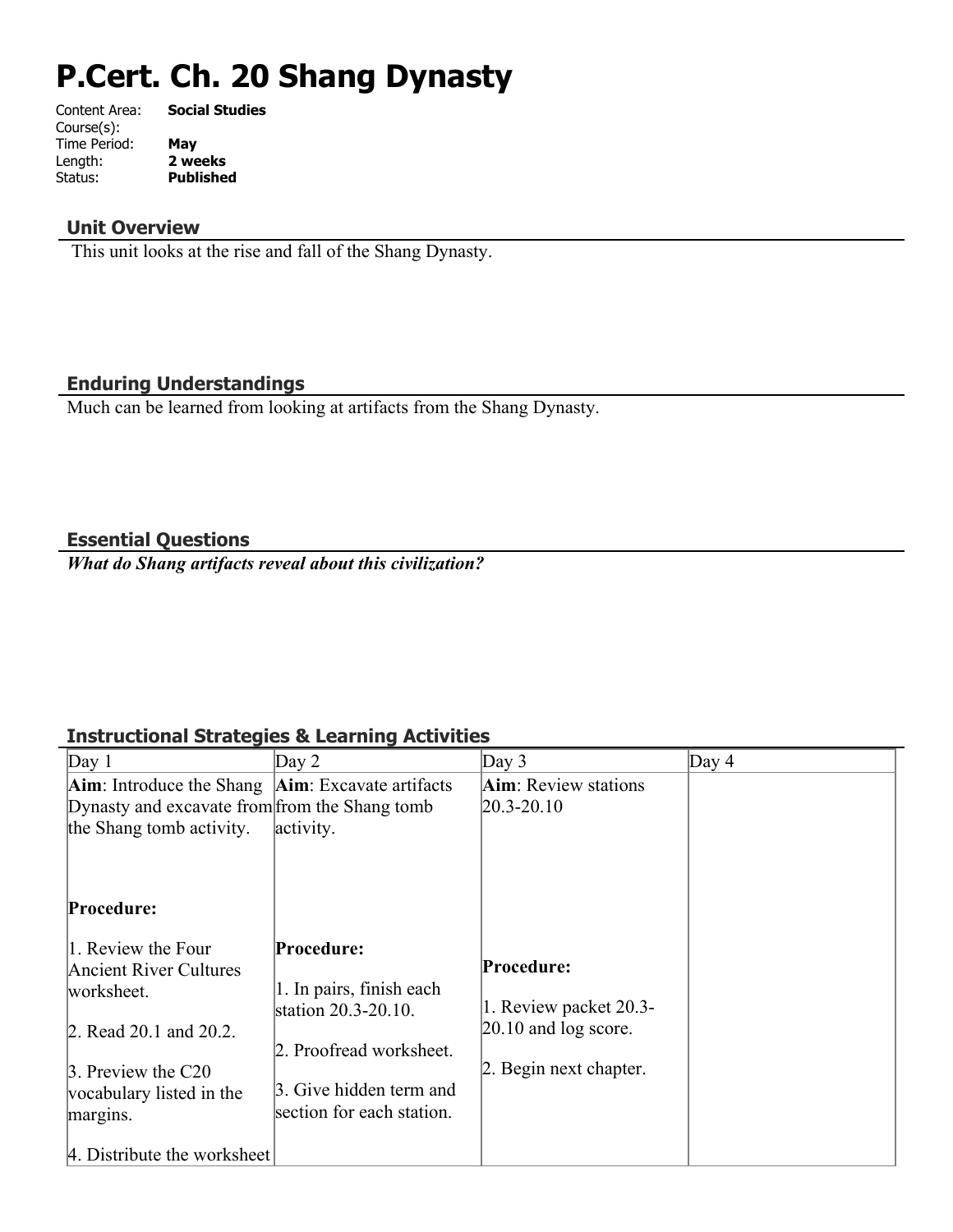| and explain the directions<br>for Excavation Station |                                  |                             |  |
|------------------------------------------------------|----------------------------------|-----------------------------|--|
| Activity.                                            |                                  |                             |  |
| 5. In pairs, begin to<br>complete each station for   |                                  |                             |  |
| $20.3 - 20.10$ using the<br>decoder.                 |                                  |                             |  |
|                                                      |                                  |                             |  |
|                                                      |                                  |                             |  |
| Assessment:                                          |                                  |                             |  |
| Ancient River Cultures;                              |                                  |                             |  |
| Packet 20.2                                          | Assessment:                      | Assessment:                 |  |
|                                                      | Worksheet for                    | Worksheet                   |  |
| Standards:                                           | stations 20.3-20.10              |                             |  |
| 6.2.8.B.3.a.; 6.2.8.C.3.a.;                          |                                  | Standards:                  |  |
| 6.2.8.C.4.a; 6.2.8.D.1.c;                            | Standards:                       | 6.2.8.B.3.a.; 6.2.8.C.3.a.; |  |
| 6.2.8.D.2.b.; 6.2.8.D.3.c                            | 6.2.8.B.3.a.; 6.2.8.C.3.a.;      | 6.2.8.C.4.a; 6.2.8.D.1.c;   |  |
|                                                      | $6.2.8$ .C.4.a; 6.2.8.D.1.c;     | 6.2.8.D.2.b.; 6.2.8.D.3.c   |  |
| Homework:                                            | 6.2.8.D.2.b.; 6.2.8.D.3.c        |                             |  |
| Proofread worksheet                                  |                                  | Homework:                   |  |
|                                                      | Homework:                        |                             |  |
|                                                      | Finish C20 Page and<br>proofread |                             |  |

# **Integration of 21st Century Themes and Career Exploration**

| CRP.K-12.CRP2        | Apply appropriate academic and technical skills.                                   |
|----------------------|------------------------------------------------------------------------------------|
| <b>CRP.K-12.CRP5</b> | Consider the environmental, social and economic impacts of decisions.              |
| CRP.K-12.CRP4        | Communicate clearly and effectively and with reason.                               |
| CRP.K-12.CRP11       | Use technology to enhance productivity.                                            |
| CRP.K-12.CRP9        | Model integrity, ethical leadership and effective management.                      |
| CRP.K-12.CRP8        | Utilize critical thinking to make sense of problems and persevere in solving them. |
| CRP.K-12.CRP7        | Employ valid and reliable research strategies.                                     |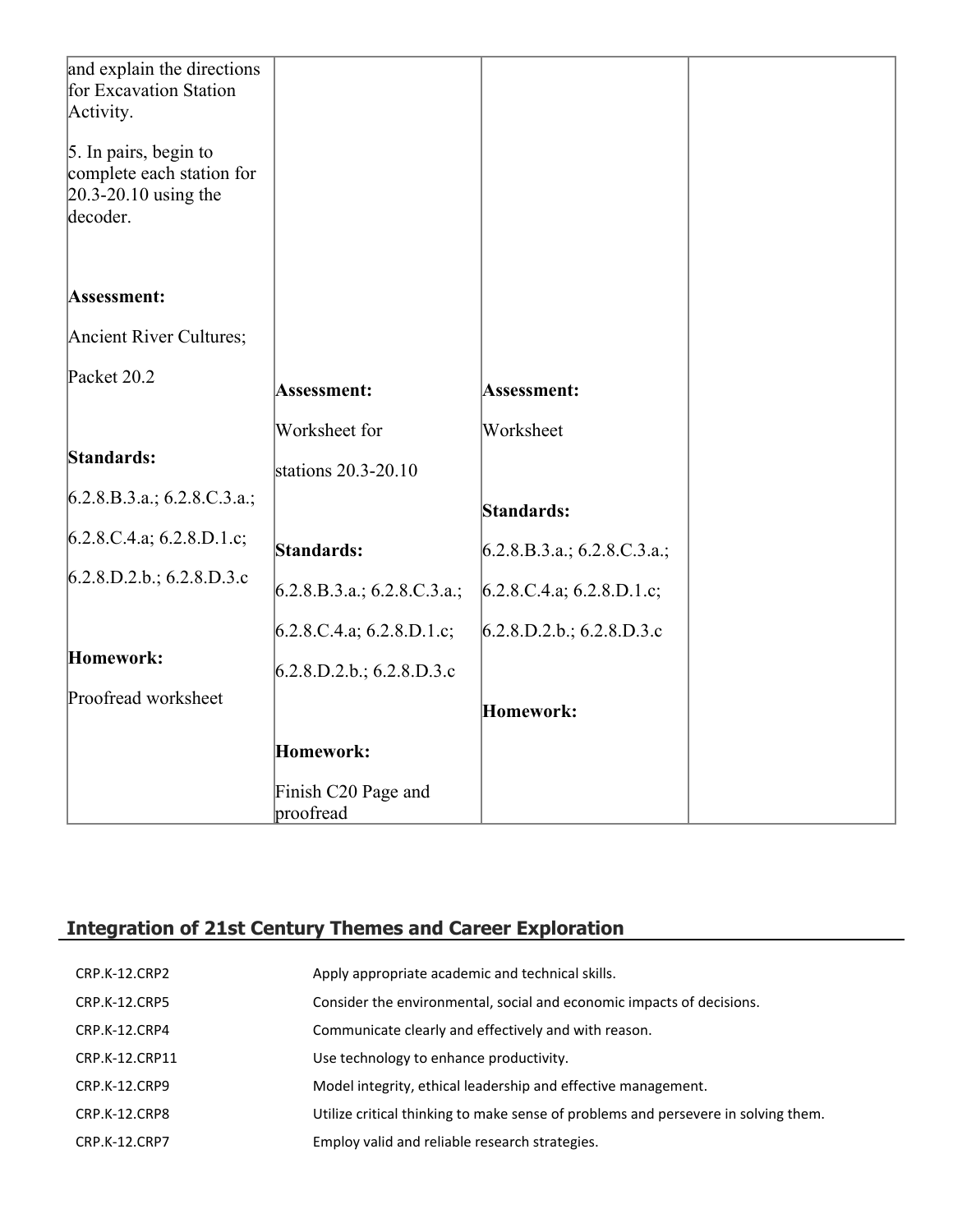| CRP.K-12.CRP1  | Act as a responsible and contributing citizen and employee.        |
|----------------|--------------------------------------------------------------------|
| CRP.K-12.CRP6  | Demonstrate creativity and innovation.                             |
| CRP.K-12.CRP12 | Work productively in teams while using cultural global competence. |

# **Technology Integration** Google Classroom online textbook and features TECH.8.1.8 Educational Technology: All students will use digital tools to access, manage, evaluate, and synthesize information in order to solve problems individually and collaborate and to

create and communicate knowledge.

# **Interdisciplinary Connections**

| LA.RH.6-8.1  | Cite specific textual evidence to support analysis of primary and secondary sources.                                                                                 |
|--------------|----------------------------------------------------------------------------------------------------------------------------------------------------------------------|
| LA.RH.6-8.2  | Determine the central ideas or information of a primary or secondary source; provide an<br>accurate summary of the source distinct from prior knowledge or opinions. |
| LA.RH.6-8.4  | Determine the meaning of words and phrases as they are used in a text, including<br>vocabulary specific to domains related to history/social studies.                |
| LA.RH.6-8.7  | Integrate visual information (e.g., in charts, graphs, photographs, videos, or maps) with<br>other information in print and digital texts.                           |
| LA.RH.6-8.10 | By the end of grade 8, read and comprehend history/social studies texts in the grades 6-8<br>text complexity band independently and proficiently.                    |

#### **Differentiation**

**Review the Characteristics of Civilization** On each of six pieces of poster paper, write one of the characteristics of civilization listed in the fourth column of Student Handout C. On each piece of poster paper, write a definition of the characteristic on that paper. Post the characteristics around the room so that students can refer to them during the activity.

**Preteach Vocabulary** Make sure students are familiar with all the "secret words" that will be revealed by the decoders. Determine if you should preteach the following terms: vessel, *ceremony, chariot, and victim*.

**Model the Reading Notes** Before the activity, have students turn to Sections 3 and 5 in their Interactive Student Notebooks. Use Guide to Reading Notes to provide students with an example sensory figure statement. Tell students to locate the information in the text that was used to create the sample sensory statement. Have students write a different sensory statement about the same content. Invite volunteers to read their statements aloud, and answer any questions students may have.

**Complete the Preview Activity** as a Class Work together to identify each artifact, discuss possible interpretations of the artifact, and decide what each artifact reveals.

**Model the Social Studies Skill Builder** Follow these steps to explicitly model the activity: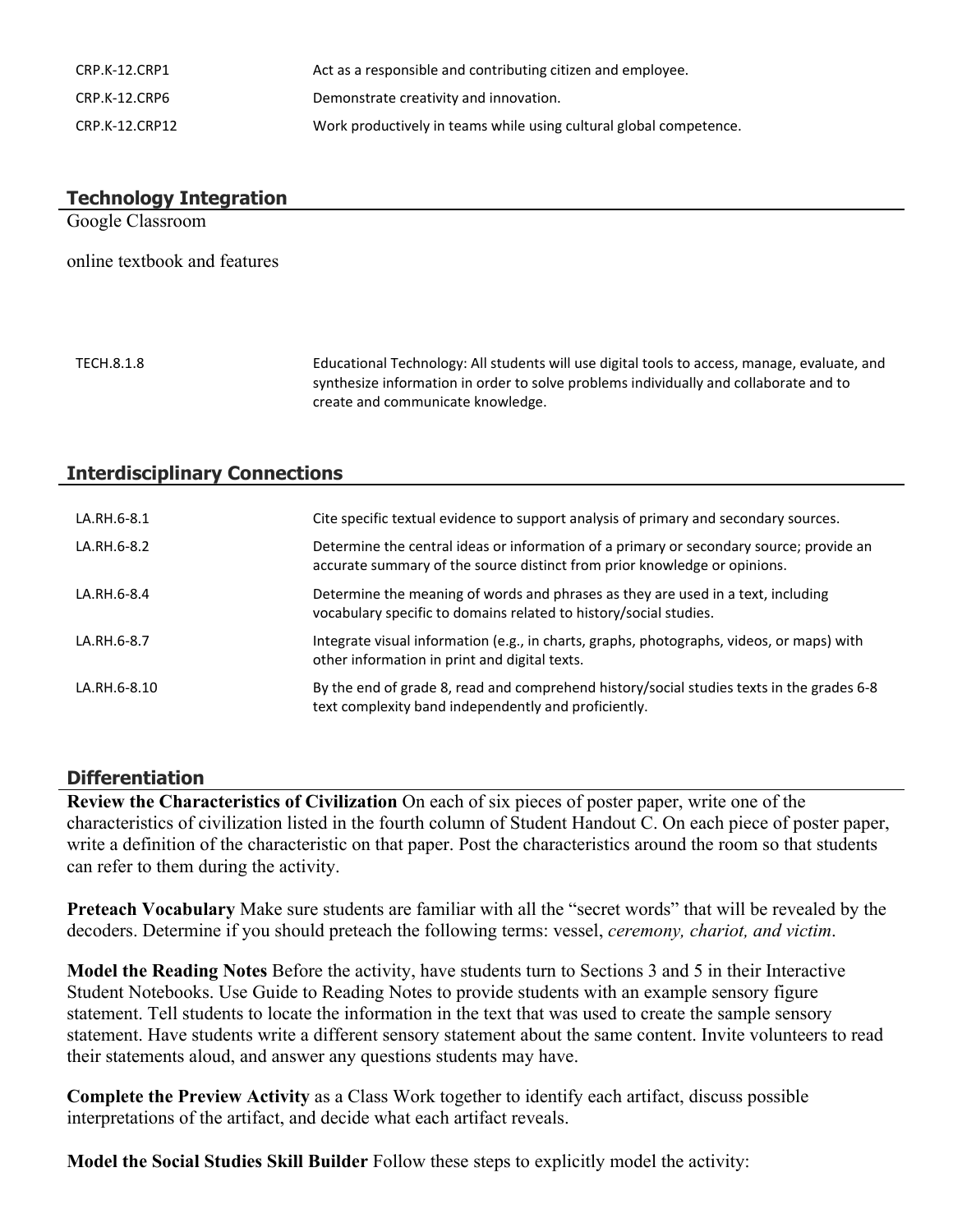• Hold up Placard C, the bronze helmet. Then hold up Decoder C and explain that students will use this matching decoder to check their answer choices to the placard questions.

• On the board, write H E  $\qquad$  T. Tell students that if their answer choices are correct, the decoder will reveal a word. One at a time, ask the placard questions, use students' answers to move the bars on the decoder, and record the letters that are revealed. If students have chosen the correct answers, the word *helmet* should be revealed. If not, have the class guess new answers.

• When students have found the secret word, tell them to use the correct answers from the placard to fill in the second column of Student Handout C.

• Then show students that the decoder has also revealed the numbers "8." Have students read Section 8 and complete the corresponding Reading Notes in their Interactive Student Notebooks.

# **Modifications & Accommodations**

Utilize IEP and 504 accommodations

# **Benchmark Assessments**

sentence construction

paragraph writing

DBQ

# **Formative Assessments**

See assessment in lesson plans above.

# **Summative Assessments**

See assessments in lesson plans above

# **Instructional Materials**

History Alive! textbook series